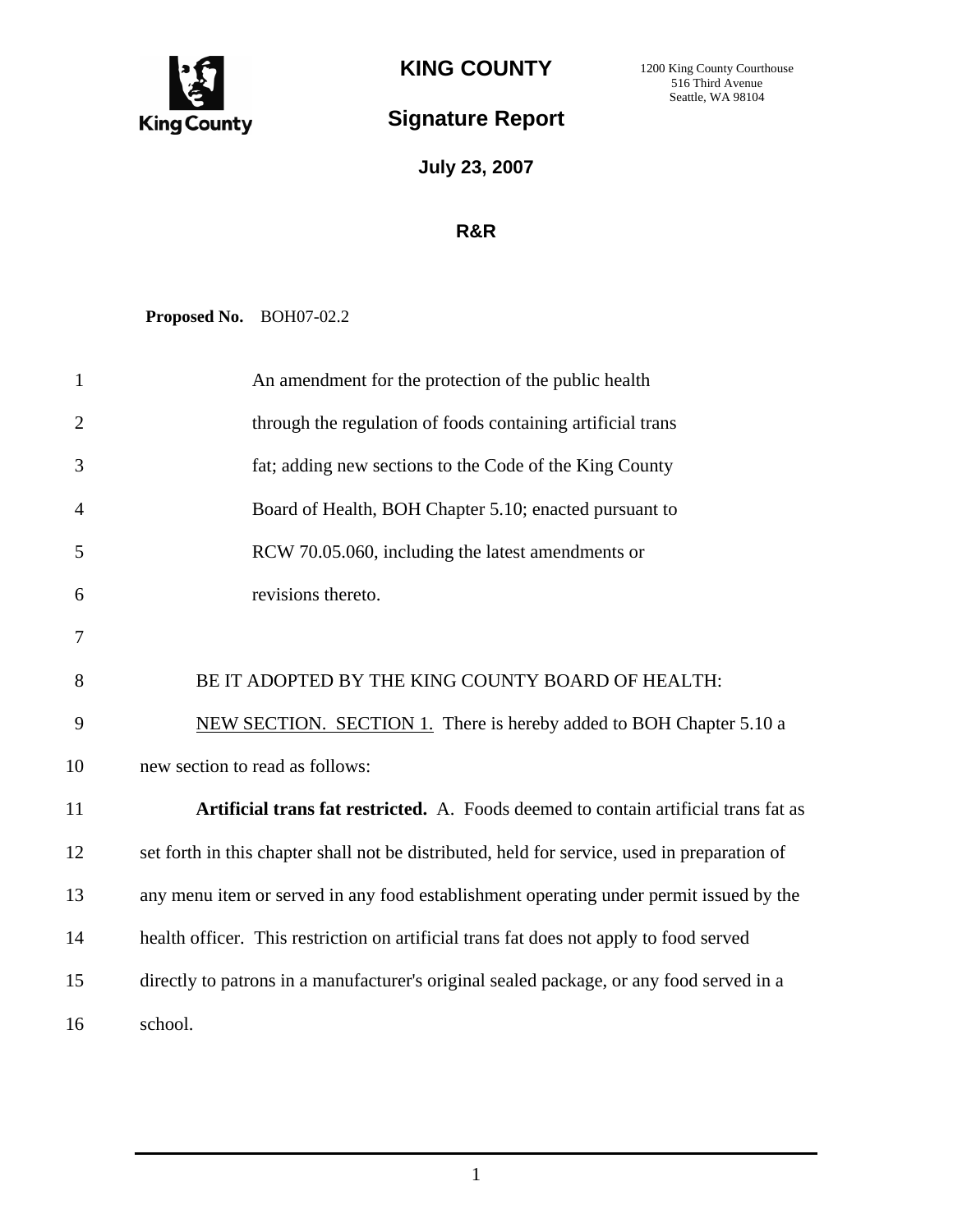| 17 | B. The King County Board of Health intends, in consultation with the health                   |
|----|-----------------------------------------------------------------------------------------------|
| 18 | officer, school representatives, and other interested parties, to identify strategies         |
| 19 | supporting healthy food choices in schools.                                                   |
| 20 | NEW SECTION. SECTION 2. There is hereby added a new section to BOH                            |
| 21 | chapter 5.10 to read as follows:                                                              |
| 22 | Foods deemed to contain artificial trans fat. For the purposes of this chapter,               |
| 23 | a food shall be deemed to contain artificial trans fat if the food is labeled as, lists as an |
| 24 | ingredient, or has vegetable shortening, margarine or any kind of partially hydrogenated      |
| 25 | vegetable oil. However, a food whose nutrition facts label or other documentation from        |
| 26 | the manufacturer lists the trans fat content of the food as less than 0.5 grams per serving,  |
| 27 | shall not be deemed to contain artificial trans fat.                                          |
| 28 | NEW SECTION. SECTION 3. There is hereby added a new section to BOH                            |
| 29 | chapter 5.10 to read as follows:                                                              |
| 30 | Maintaining product labels or other documentation. A. Original labels.                        |
| 31 | Except as otherwise provided in this section, food establishments shall maintain on site      |
| 32 | the original labels for all food products:                                                    |
| 33 | 1. That are, or that contain, fats, oils or shortenings,                                      |
| 34 | 2. That are, when purchased by such food establishments, required by WAC                      |
| 35 | $246-215-051(3)$ , as amended, to have labels, and                                            |
| 36 | 3. That are currently being distributed, held for service, used in preparation of             |
| 37 | any menu items or served by the food establishment.                                           |
| 38 | B. Documentation instead of labels. Documentation from the manufacturers of                   |
| 39 | such food products, indicating whether the food products contain vegetable shortening,        |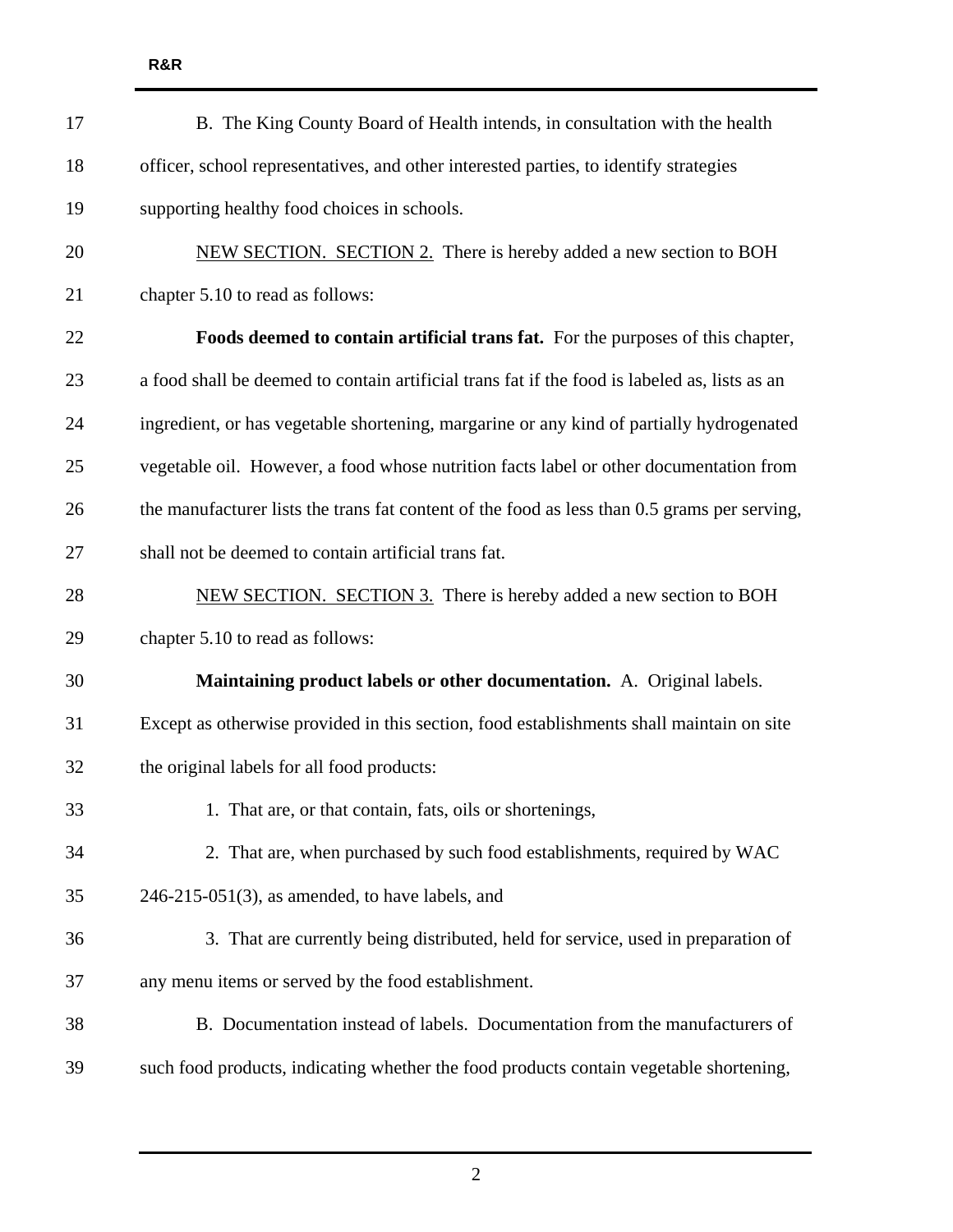| 40 | margarine or any kind of partially hydrogenated vegetable oil, or indicating trans fat          |
|----|-------------------------------------------------------------------------------------------------|
| 41 | content, may be maintained instead of original labels.                                          |
| 42 | C. Documentation required when food products are not labeled. If baked goods,                   |
| 43 | or other food products restricted pursuant to this chapter, that are or that contain fats, oils |
| 44 | or shortenings, are not required to be labeled when purchased, food establishments              |
| 45 | dispensing such food products shall obtain and maintain documentation, from the                 |
| 46 | manufacturers of the food products, indicating whether the food products contain                |
| 47 | vegetable shortening, margarine or any kind of partially hydrogenated vegetable oil, or         |
| 48 | indicating trans fat content.                                                                   |
| 49 | NEW SECTION. SECTION 4. There is hereby added a new section to BOH                              |
| 50 | chapter 5.10 to read as follows:                                                                |
| 51 | <b>Enforcement – Artificial trans fat.</b> The director of the Seattle-King County              |
| 52 | Department of Public Health or his or her authorized representative is authorized to            |
| 53 | enforce the artificial trans fat restrictions and requirements of this chapter in accordance    |
| 54 | with the food establishment inspection and other enforcement provisions of chapters             |
| 55 | 5.02 and 5.60 of this title.                                                                    |
| 56 | <b>SECTION 5. Severability.</b> If any provision of this rule or its application to any         |
| 57 | person or circumstance is held invalid, the remainder of the rule or the application of the     |
| 58 | provision to other persons or circumstances is not affected.                                    |
| 59 | <b>SECTION 6.</b> Effective date. This rule takes effect May 1, 2008, with respect to           |
| 60 | oils and shortenings containing artificial trans fat that are used for frying or in spreads,    |
| 61 | and February 1, 2009, with regard to margarines, oils or shortenings used for deep frying       |
| 62 | of yeast dough or cake batter, and all other foods containing artificial trans fat.             |

**R&R** 

3